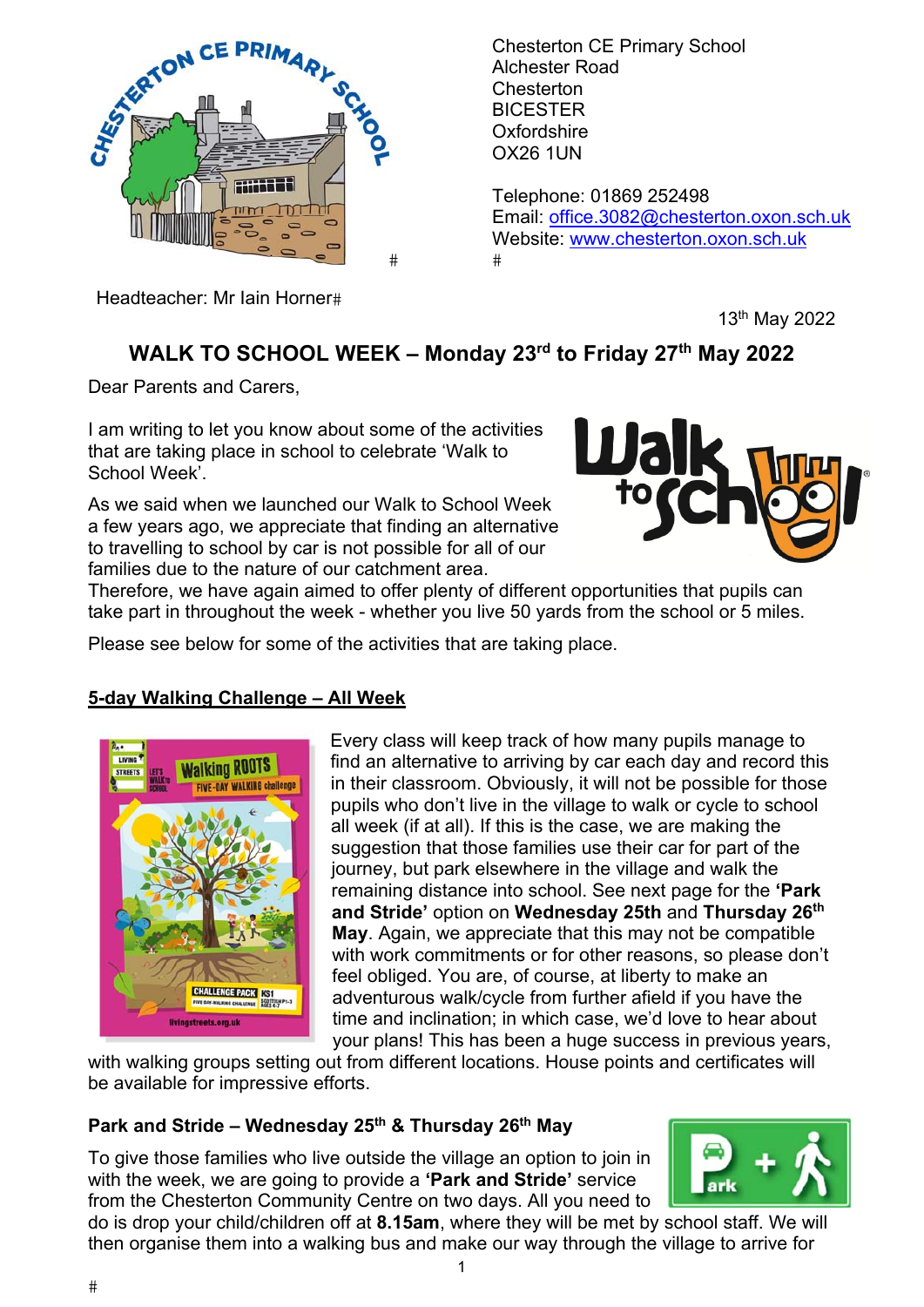the start of the school day. We would ask that parents leave their children with the school staff on these mornings to avoid confusion with supervision responsibilities. Please indicate on the slip below if your child/children would like to take part in this, as this will enable us to compile a register (and make sure that all children are accounted for!). Unfortunately, we won't be able to wait for late arrivals.

You may want to do something similar on the other three days, or arrange to meet a family who live in the village and walk from their house.

## **Mr Horner's Big Walk – Day to be confirmed (when the weather looks nice!)**

Unfortunately, after setting a precedent in past years with my walk into school. I think I should keep the tradition going. Therefore, I am planning to leave home in Cassington – approximately 14 miles – with the dawn chorus and make my way to Chesterton in time for the bell. With a one-year-old in the house, I might be escaping for some peace and quiet! I will record photographic evidence of my journey, with hopefully a glorious sunrise.





#### **Daily Mile**

As you know, our Daily Mile (well, weekly mile) is back on a Tuesday morning! For those of you who aren't familiar with the initiative, it involves starting the day with a fun jog/run/walk around the school field. This idea behind the Daily Mile initiative stems from using morning exercise to increase energy, concentration and fitness levels. We will obviously make allowances for younger children and there will be plenty of school staff on hand to support those who need a bit of encouragement. Children do not need special footwear or P.E.

kit to take part, unless they want to come to school in their P.E. trainers, with school shoes ready to change into straight afterwards. House points are on offer for the team that accumulates the most laps. Don't forget that 'Wake-up, Shake-Up' will also take place on Tuesday morning.

### **Video Competition**

 $#$ 

To celebrate our efforts, we are inviting the children to film some short videos of their interesting journeys to or from school throughout the week and submit them for a competition. Our video competition for World Book Day was a great success, so we're sure that you will come up with some fantastic entries this time too.



You could film anything: you and granny skateboarding to school; your dog getting into the spirit of the week and accompanying your journey, a film of your own walking bus with friends…the possibilities are endless.

Once you have chosen, you will need to film a short video clip **(approximately 30 seconds and filmed in landscape orientation)** and then send it to me **head.3082@chesterton.oxon.sch.uk** by Friday 27<sup>th</sup> May. Winning entries will be announced after half-term. House points will be awarded to everyone who submits a video.

If you have any questions about Walk to School Week, please drop me an e-mail.

Kind regards, Mr I. Horner – Headteacher